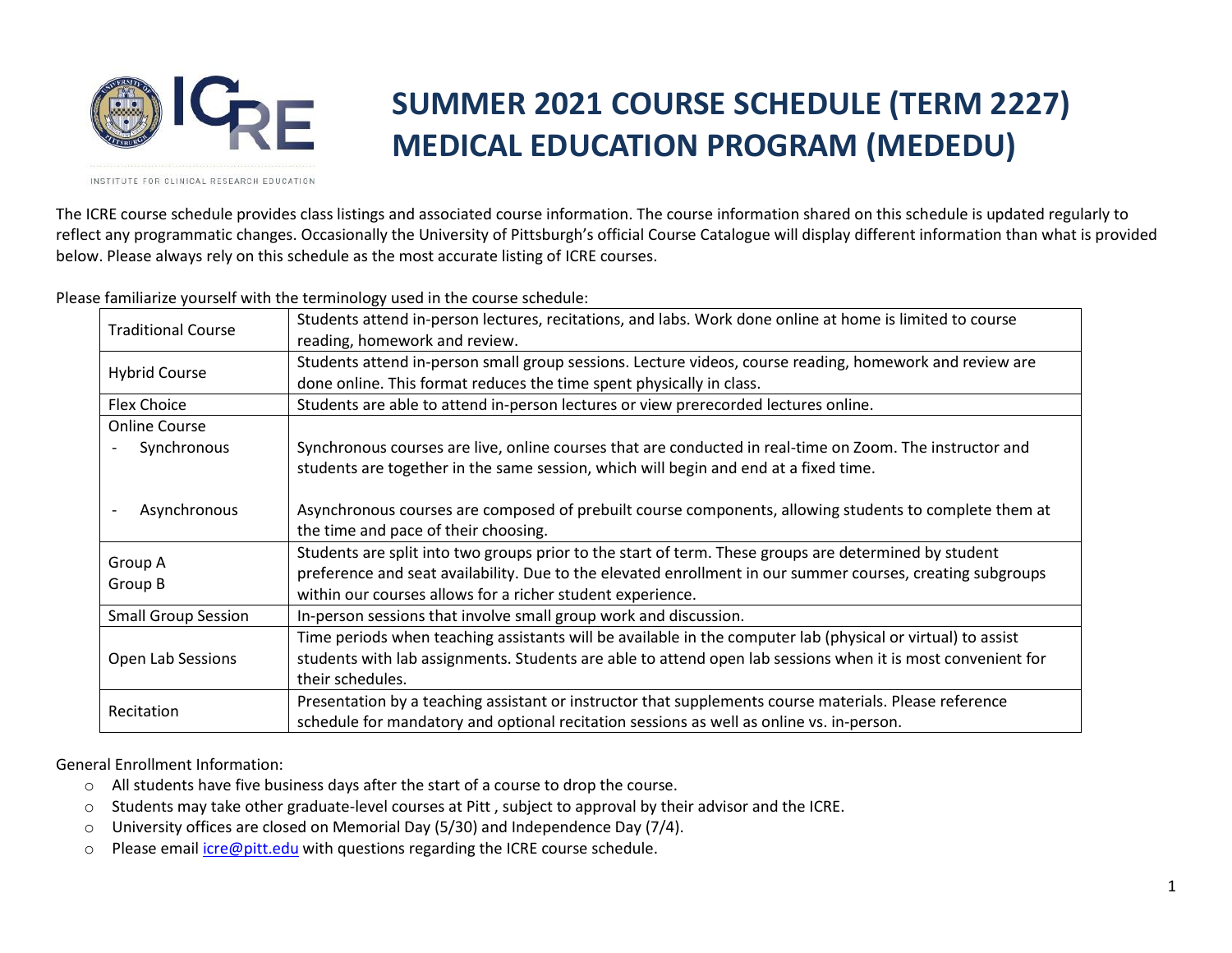| <b>Format</b>         | <b>Class</b><br><b>Number</b> | Subject /<br><b>Catalog</b><br><b>Number</b> | <b>Course Title</b>                            | <b>Course Format and Days / Time</b>                                                                                                                                                                                                                                              |                                                                                              | Room /<br><b>Building</b> | Instructor(s)                                 | <b>Credits</b> |
|-----------------------|-------------------------------|----------------------------------------------|------------------------------------------------|-----------------------------------------------------------------------------------------------------------------------------------------------------------------------------------------------------------------------------------------------------------------------------------|----------------------------------------------------------------------------------------------|---------------------------|-----------------------------------------------|----------------|
| Online<br>Synchronous | 15916                         | MEDEDU<br>2005                               | Computer<br>Methods in<br>Clinical<br>Research | <b>Introductory Session</b><br>F<br>July 1<br><b>Group A</b><br>$9:00$ AM $- 12:00$ PM<br><b>Group B</b><br>12:00 PM - 3:00 PM<br><b>Group C</b><br>$3:00$ PM $-6:00$ PM                                                                                                          | <b>Open Lab Sessions</b><br>July 5,6,7<br>No class July 4<br>$11:00$ AM $-5:00$ PM           | Zoom                      | Scott Rothenberger                            | $\mathbf{1}$   |
| TBD                   | 15919                         | MEDEDU<br>2010                               | Clinical<br>Research<br>Methods                | <b>Small Group</b><br><b>Sessions</b><br>$M, W, F^*$<br>July 6 - August 26<br>No class July 4<br><b>Group A</b><br>10:30 AM - 11:30 AM<br><b>Group B</b><br>11:45 AM - 12:45 PM<br>*In-person sessions will<br>rotate between M, W, F.<br>Check extended schedule<br>for details. | <b>Combined Recitation</b><br>(optional)<br>W<br>July 6 - August 24<br>$1:00$ PM $- 2:00$ PM | TBD                       | Kenneth Smith<br>Gretchen White<br><b>TBD</b> | 3              |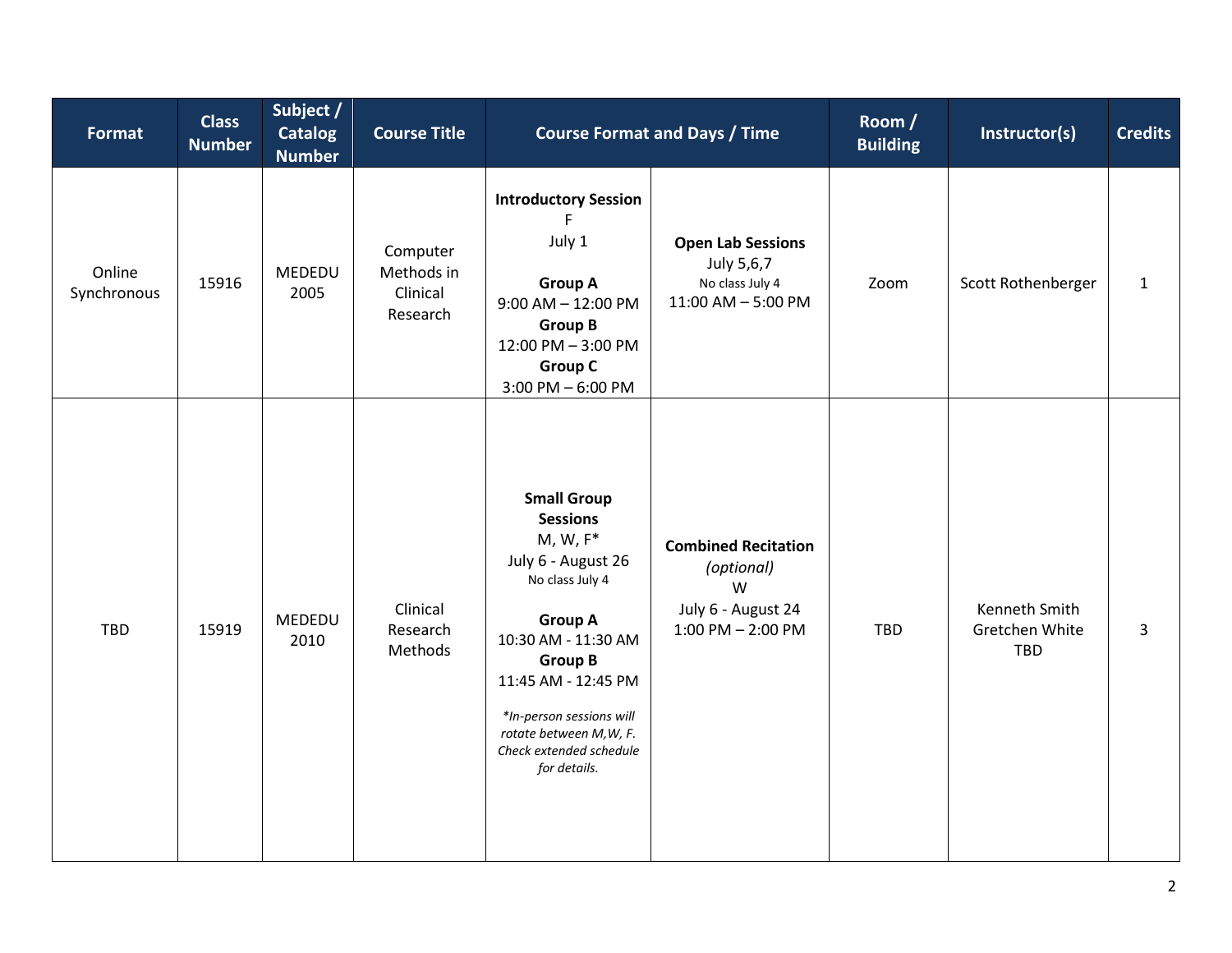| <b>Format</b>         | <b>Class</b><br><b>Number</b> | Subject /<br><b>Catalog</b><br><b>Number</b> | <b>Course Title</b>                    | <b>Course Format and Days / Time</b>                                                                                                                                                           |                                                                                                                                   | Room /<br><b>Building</b> | Instructor(s)                        | <b>Credits</b> |
|-----------------------|-------------------------------|----------------------------------------------|----------------------------------------|------------------------------------------------------------------------------------------------------------------------------------------------------------------------------------------------|-----------------------------------------------------------------------------------------------------------------------------------|---------------------------|--------------------------------------|----------------|
| Online<br>Synchronous | 15917                         | MEDEDU<br>2020                               | <b>Biostatistics</b>                   | <b>Lectures</b><br>M, W, F<br>July 6 - August 26<br>No class July 4<br>$8:30$ AM $- 10:00$ AM                                                                                                  | <b>Recitation</b><br>Tu, Th<br>July 7 - August 25<br><b>Group A</b><br>11:30 AM - 12:30 PM<br><b>Group B</b><br>1:30 PM - 2:30 PM | Zoom                      | Joyce Chang<br>Jonathan Yabes        | 4              |
|                       |                               |                                              |                                        | <b>Open Lab Sessions</b><br>M<br>July 11 - August 22<br>2:00 PM - 5:00 PM                                                                                                                      |                                                                                                                                   |                           |                                      |                |
| Online<br>Synchronous | 15906                         | MEDEDU<br>2040                               | Measurement in<br>Clinical<br>Research | <b>First Session</b><br>Th<br>July 7<br>8:30 AM - 10:30 AM<br><b>Sessions</b><br>Th<br>July 14 - August 18<br>8:30 AM - 10:00 AM<br><b>Final Exam</b><br>Th<br>August 25<br>8:30 AM - 10:30 AM |                                                                                                                                   | Zoom                      | Galen Switzer                        | 1              |
| Other                 | 15870                         | MEDEDU<br>2080                               | Master's Thesis<br>Research*           | Please see instructor.                                                                                                                                                                         |                                                                                                                                   |                           | Carla Spagnoletti                    | $1 - 3$        |
| Online<br>Synchronous | 17240                         | MEDEDU<br>2120                               | Professional<br>Development            | M, W<br>3:00 PM - 5:00 PM<br>May $9 -$ June 6<br>No class May 30                                                                                                                               |                                                                                                                                   | Zoom                      | Gabriella Gosman,<br>Erika Friehling | $\mathbf{1}$   |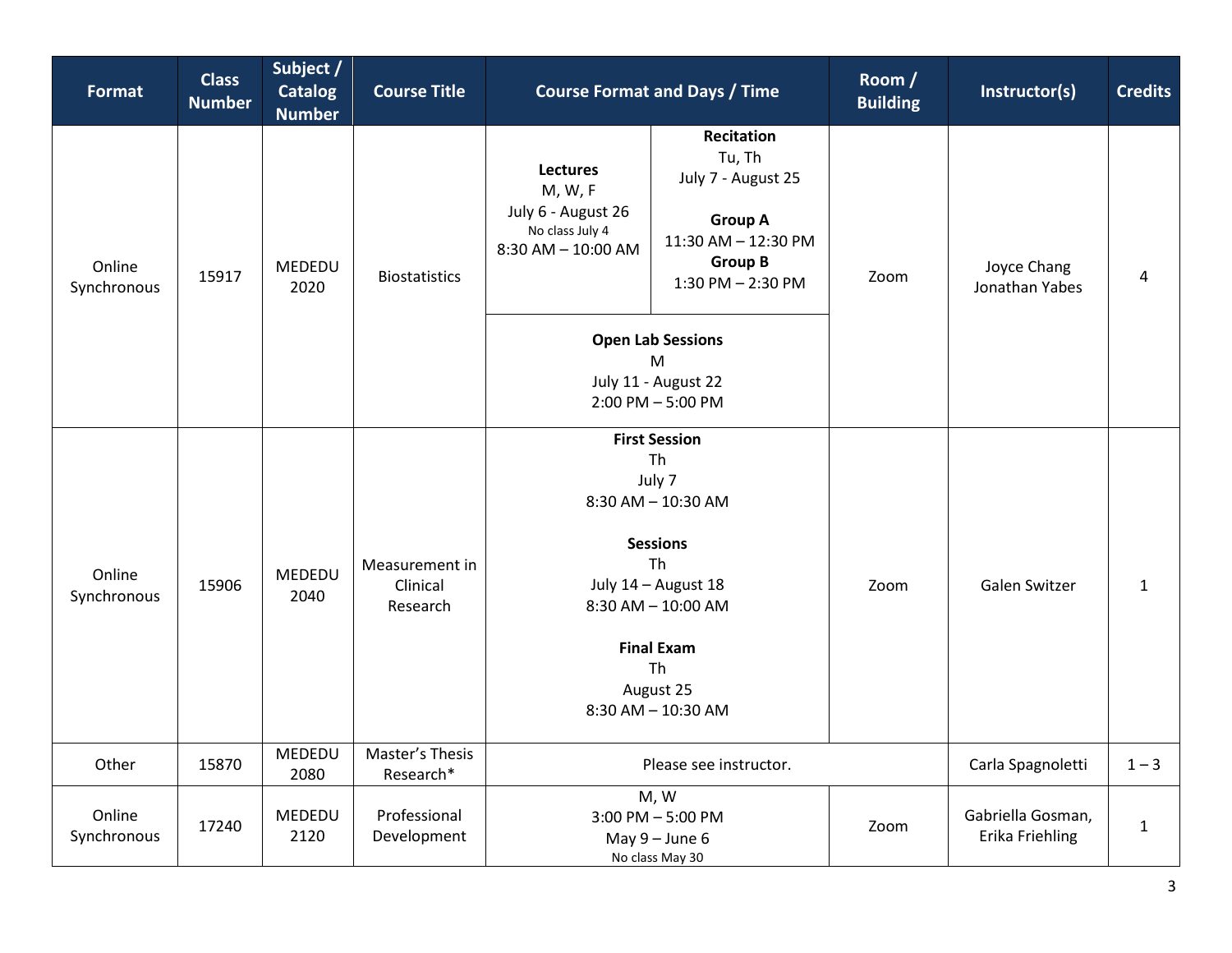| Format                | <b>Class</b><br><b>Number</b> | Subject /<br><b>Catalog</b><br><b>Number</b> | <b>Course Title</b>                                           | Room /<br><b>Course Format and Days / Time</b><br><b>Building</b> |  | Instructor(s)                      | <b>Credits</b> |
|-----------------------|-------------------------------|----------------------------------------------|---------------------------------------------------------------|-------------------------------------------------------------------|--|------------------------------------|----------------|
| Online<br>Synchronous | 15900                         | <b>MEDEDU</b><br>2130                        | Curriculum<br>Development                                     | M, F<br>$1:00$ PM $-3:00$ PM<br>Zoom<br>July 11 - August 5        |  | Melissa McNeil,<br>Deborah DiNardo | $\mathbf{1}$   |
| Other                 | 15871                         | MEDEDU<br>2160                               | <b>Topics in Medical</b><br>Education/<br>Research            | Please see instructor.                                            |  | Gretchen Shelesky                  | 1              |
| Other                 | 15872                         | MEDEDU<br>2201                               | <b>Teaching</b><br>Practicum:<br>Outpatient<br>Teaching       | Please see instructor.                                            |  |                                    | $\mathbf{1}$   |
| Other                 | 15873                         | MEDEDU<br>2202                               | <b>Teaching</b><br>Practicum:<br>Inpatient<br>Teaching        | Please see instructor.                                            |  |                                    | $\mathbf{1}$   |
| Other                 | 15874                         | <b>MEDEDU</b><br>2203                        | <b>Teaching</b><br>Practicum:<br>Classroom<br><b>Teaching</b> | Please see instructor.                                            |  |                                    | 1              |
| Other                 | 15875                         | <b>MEDEDU</b><br>2260                        | <b>Seminar Series</b><br>in Medical<br>Education              | Please see instructor.                                            |  |                                    | 1              |

\*Requires program approved proposal prior to registration.

*Last updated: December 7, 2021.*

## **Suggested list of Pitt departments to review course offerings:**

[Department of Behavioral and Community Health Sciences \(BCHS\)](http://www.publichealth.pitt.edu/behavioral-and-community-health-sciences) [The Center for Bioethics and Health Law \(BIOETH\)](http://www.bioethics.pitt.edu/) [Department of Biostatistics \(BIOST\)](http://www.publichealth.pitt.edu/biostatistics) [Department of Epidemiology \(EPIDEM\)](http://www.publichealth.pitt.edu/epidemiology) [Department of Health Policy and Management \(HPM\)](http://www.publichealth.pitt.edu/health-policy-and-management) [Department of Human Genetics \(HUGEN\)](http://www.publichealth.pitt.edu/human-genetics) [Department of Infectious Diseases and Microbiology \(IDM\)](http://www.publichealth.pitt.edu/infectious-diseases-and-microbiology)

[Interdisciplinary Biomedical Graduate Program \(INTBP\)](http://www.gradbiomed.pitt.edu/) [Biochemistry and Molecular Genetics Graduate Program \(MSBMG\)](http://www.biology.pitt.edu/graduate) [Cell Biology and Molecular Physiology Graduate Program \(MSCBMP\)](http://www.cbp.pitt.edu/education/education.html) [Graduate Program in Immunology \(MSIMM\)](http://www.immunology.pitt.edu/graduate) [Department of Pharmacology and Chemical Biology \(MSMPHL\)](http://pharmacology.medicine.pitt.edu/) [Graduate Program in Molecular Virology and Microbiology \(MSMVM\)](http://www.mvm.pitt.edu/) [School of Pharmacy \(PHARM\)](http://www.pharmacy.pitt.edu/)